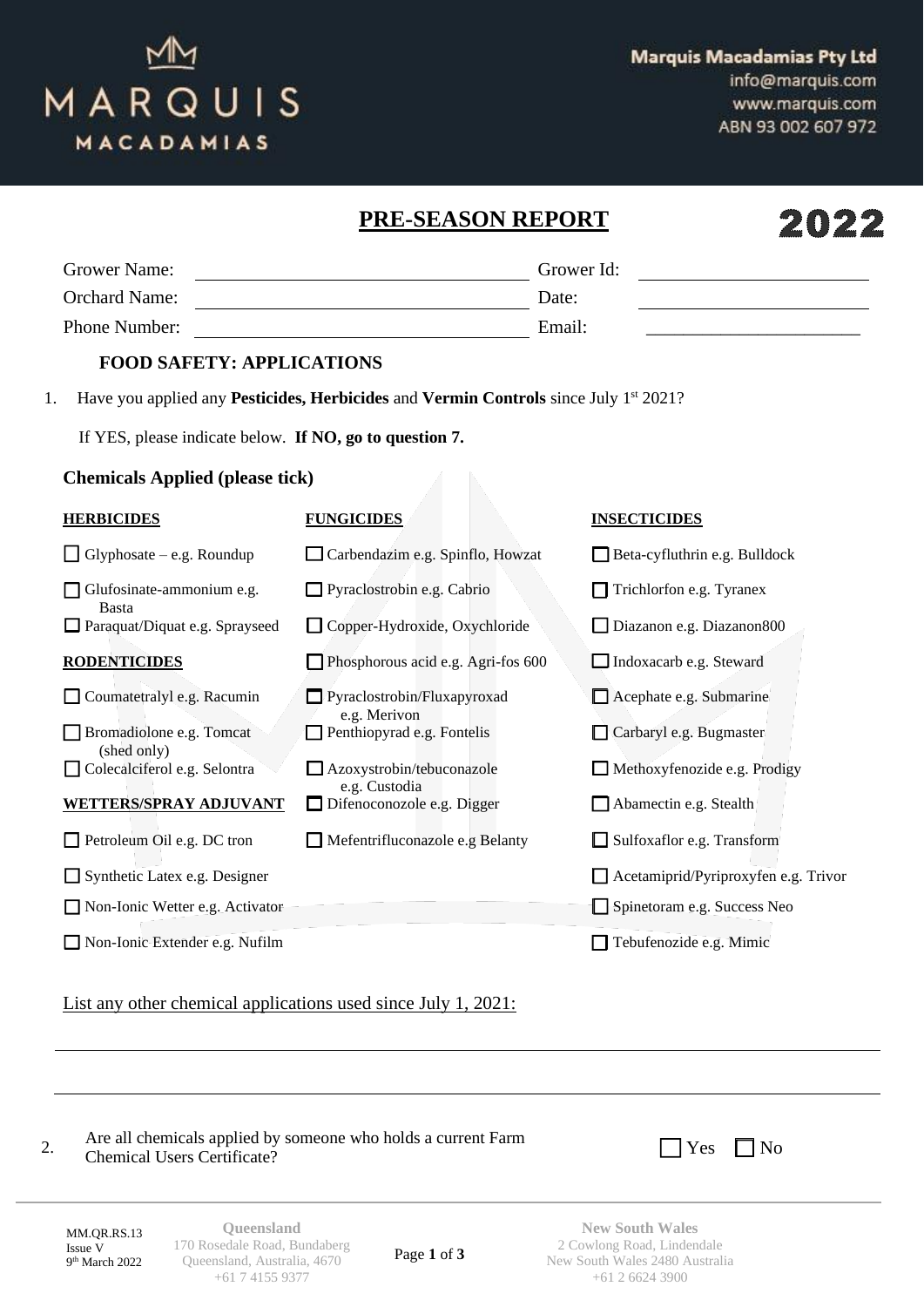| 2a. | Name of person responsible for chemical<br>applications:                                                                                                                                                          |                                        |
|-----|-------------------------------------------------------------------------------------------------------------------------------------------------------------------------------------------------------------------|----------------------------------------|
|     |                                                                                                                                                                                                                   |                                        |
| 3.  | Have all the chemical applications been applied and recorded in<br>accordance with label instructions?                                                                                                            | Yes $\Box$ No                          |
| 4.  | Do you use a contractor to apply all farm chemicals, including<br>herbicides? Contractors in NSW require a Ground Applicator's Licence<br>and in QLD require a Licenced Ground Distribution Contractor's licence. | Yes $\Box$ No                          |
| 4a. | Name of Contractor: Expiry Month:                                                                                                                                                                                 | Expiry Year:                           |
| 5.  | Has the spray equipment been calibrated in the last 12 months?                                                                                                                                                    | $ Yes $   No                           |
| 5a. | If you answered NO to Question 5, do you intend to have sprayer<br>calibrated before the start of next season?                                                                                                    | Yes<br>N <sub>0</sub>                  |
| 6.  | Are farm records being kept up to date to prove the statements in<br>questions 1-5 inclusive?                                                                                                                     | $\Box$ Yes<br>$\Box$ No                |
|     | <b>FOOD SAFETY: FERTILISERS &amp; SOIL ADDITIVES</b>                                                                                                                                                              |                                        |
| 7.  | Was animal manure or animal manure $&$ woodchip blends, used in the<br>orchard?                                                                                                                                   | Yes<br>N <sub>o</sub>                  |
| 7a. | If Yes, was it composted to Australian standard AS4454-2012 prior to<br>use or applied more than 4 months prior to harvest?                                                                                       | $\bigcap$ Yes<br>$\Box$ No             |
| 7b. | Date last applied:                                                                                                                                                                                                |                                        |
| 8.  | Did domestic animals graze in the orchard after 1 <sup>st</sup> July 2021?                                                                                                                                        | N <sub>0</sub><br>Yes                  |
| 8a. | Were the animals removed 4 months prior to harvest?                                                                                                                                                               | Yes<br>N <sub>0</sub>                  |
| 8b. | Date animals were removed:<br>Date:                                                                                                                                                                               |                                        |
|     | POST-HARVEST HANDLING                                                                                                                                                                                             |                                        |
| 9.  | Where is post-harvest handling to be carried out?<br>(Tick all that apply if you are to use <b>both</b> options)                                                                                                  | On Farm<br>Approved dehusking facility |
| 10. | Please select the approved Dehusking facilities you will use.<br>P&L Dehusking<br><b>Summerland Farms</b>                                                                                                         | Macadamia Enterprises                  |
| 11. | Are the nut storage vessels cleaned before the start of the new season?                                                                                                                                           | N <sub>0</sub><br>Yes                  |
|     |                                                                                                                                                                                                                   |                                        |
|     |                                                                                                                                                                                                                   |                                        |

Page **2** of **3**

**Lismore** 2 Cowlong Road, Lindendale New South Wales 2480 Australia +61 2 6624 3900

**Bundaberg** 170 Rosedale Road, Bundaberg Queensland 4670 Australia +61 7 4155 9377

MM.QR.RS.13 Issue V 9<sup>th</sup> March 2022